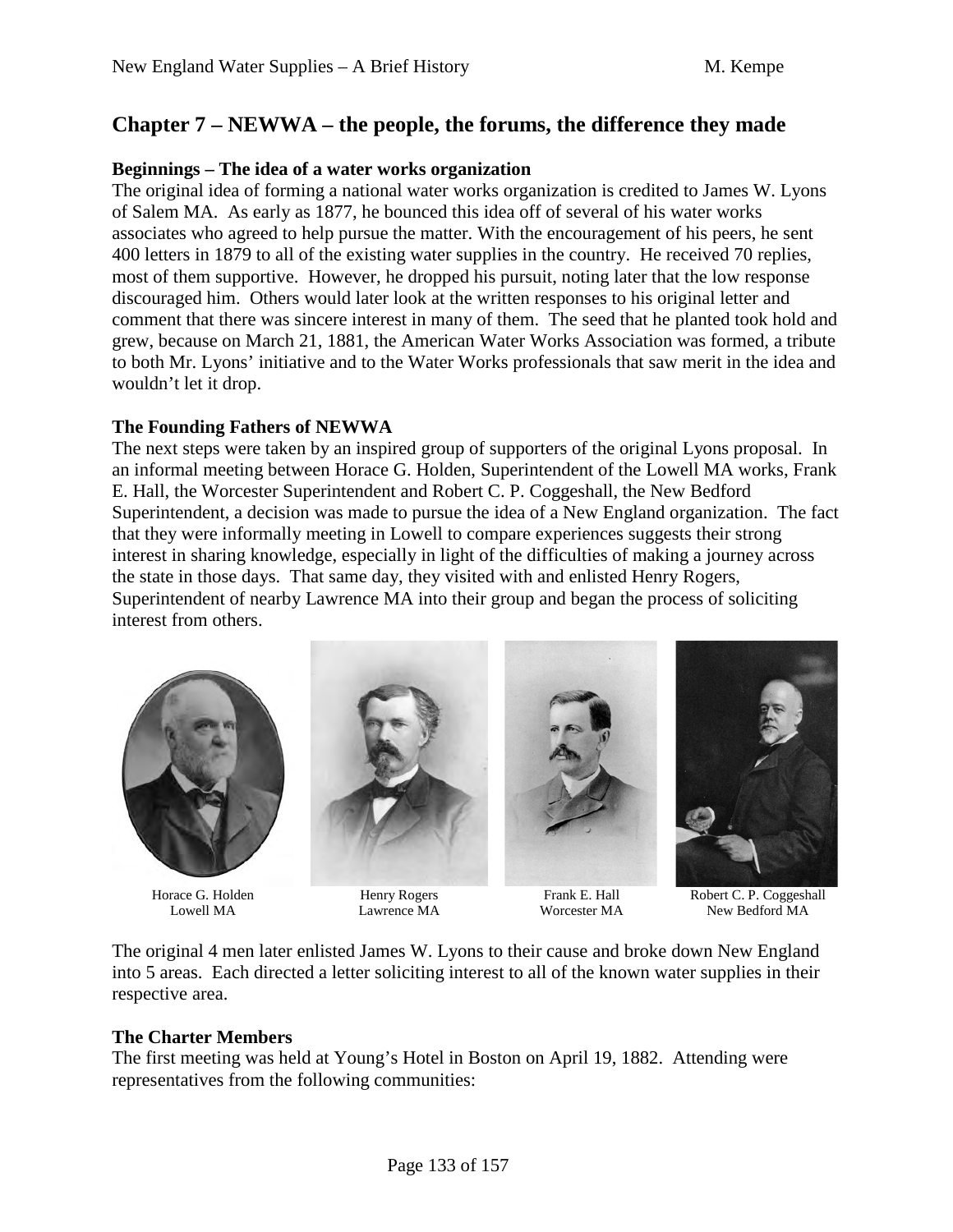The Charter Members: *From Massachusetts* Fitchburg Springfield **Worcester** Fall River Brockton Plymouth Lawrence Cambridge Lowell Leominster Malden Medford Salem New Bedford *From Connecticut* New Haven

*From Rhode Island* Pawtucket

*From New Hampshire* Manchester

Notably absent were Boston, Hartford, Providence and anyone from Maine or Vermont.

Also present were two meter vendors, one

OFFICE OF NEW BEDFORD WATER WORKS. CITY HALL, March 16-New Bedford, Mass.,  $1881 -$ R.C.P. COGGESHALL, Supt

There is a movement being made to form an association of the water works manages of new England. This movement is endorsed m Lyons of Salem, ( Who was the first to suggest the formation of such an organization) Mr. Holden of Lowell, Mr. Hall of Worcester, Mr. Roger of Laurence and others, This association is to meet once or turier a year in convention and eschange icleas. No doubt much profit as well as pleasure will be derived from these purposed gatherings. In order that the organization may be an assured success it is both necessary and important that there be a large attendance at a pulininary meeting which will be held on thednesday april 19th the place of this meeting will be decided bater, it will published be Boston or vicinity. I am requested in the name of the informal committee mentioned above to estend an invitation to you to join the movement and to be present at the above named preliminary meeting. It is hoped that there will be a large representation of Registrais. Slikes, N c as well as Superintendents Should you find yourself interested we hope you will lead you influence by estinding an institution to be present at the prelimmary meeting to all there

ban you make it convenient to attend this preliminary. meeting. If you wish I will active you of the place of meeting as form as it is decided

Your tuly , OR b: 9. boggeshall

Example of letter of invitation to join NEWWA

steam pump vendor, and one former governor of New Hampshire (a friend of the Manchester NH representative and an advocate of water supply).

As the first business of the new organization, they appointed staff to develop a Constitution and chose Boston as the site of the next meeting in June.

There is some brief record of water discussions on topics such as wrought iron pipe, fish becoming stuck in service lines, eels in pipes and growth of sponge, algae and clams in reservoirs and pipes, all



James W. Lyons, Salem MA The First President of NEWWA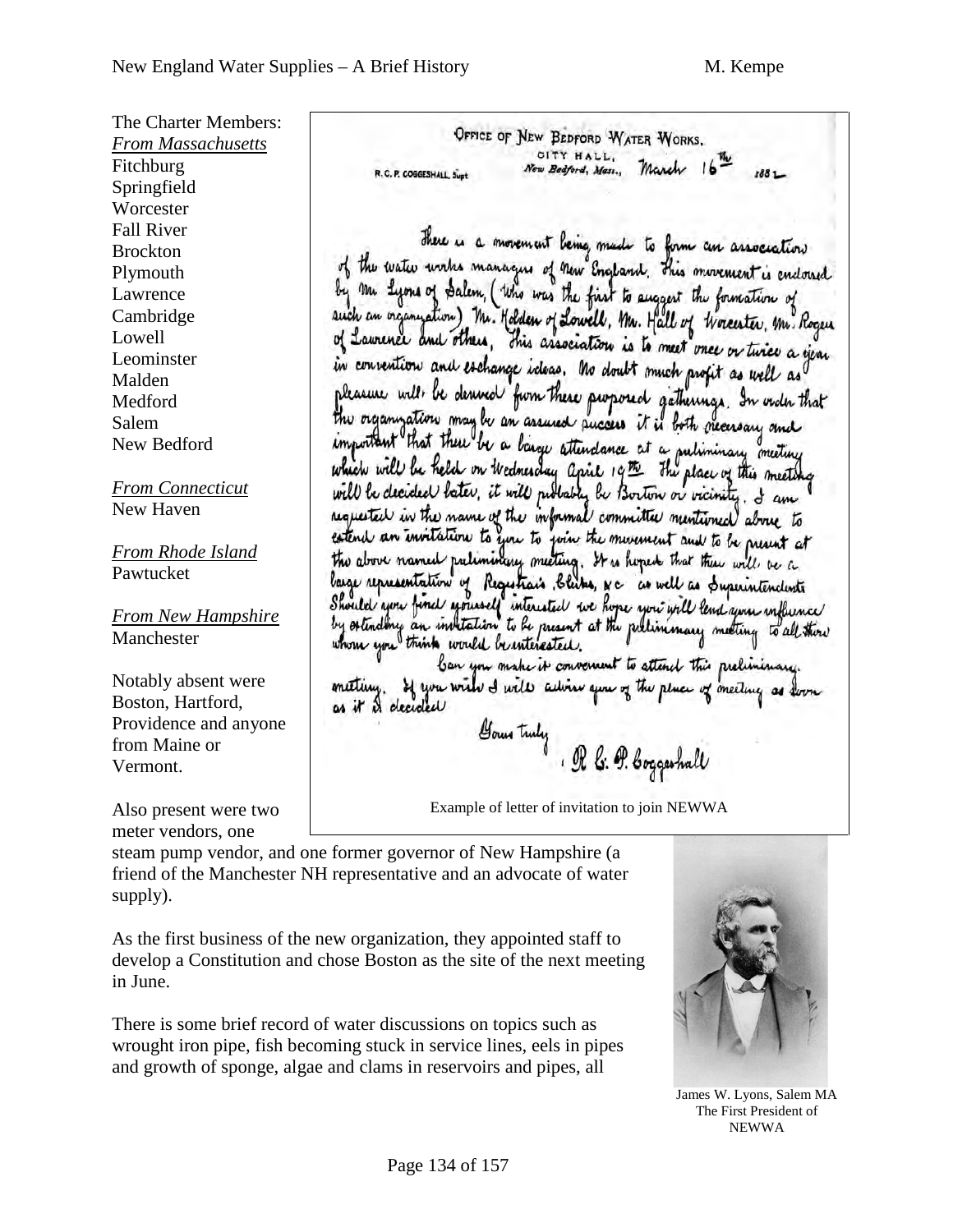normal issues for the day. They then adjourned for a hearty dinner and lighter conversation.

At the second meeting in Boston on June 21, 1882, the draft Constitution was adopted and a vote was taken for officers of the new organization. At this point, James W. Lyons was voted to be the first president of the organization. Other officers were named, the most important of which was the appointment of Robert C. P. Coggeshall of New Bedford to be Secretary. He became the institutional memory of the organization, not only producing the records of the early years, but also the reminiscences of his later days provided many insights to the personalities of the early members and the workings of NEWWA business. He was later elected President and then made Editor of the Journal, important and influential roles.



1883 NEWWA Annual Conference in Rhode Island Menu from the 1885 joint dinner with AWWA Note that "Duty Test" was the term for determining fuel efficiency of steam engines in their day

A few new communities came to the June meeting including Waltham, Winchester, Dedham, Newton, and Melrose from Massachusetts and Meriden Connecticut. Together with the previous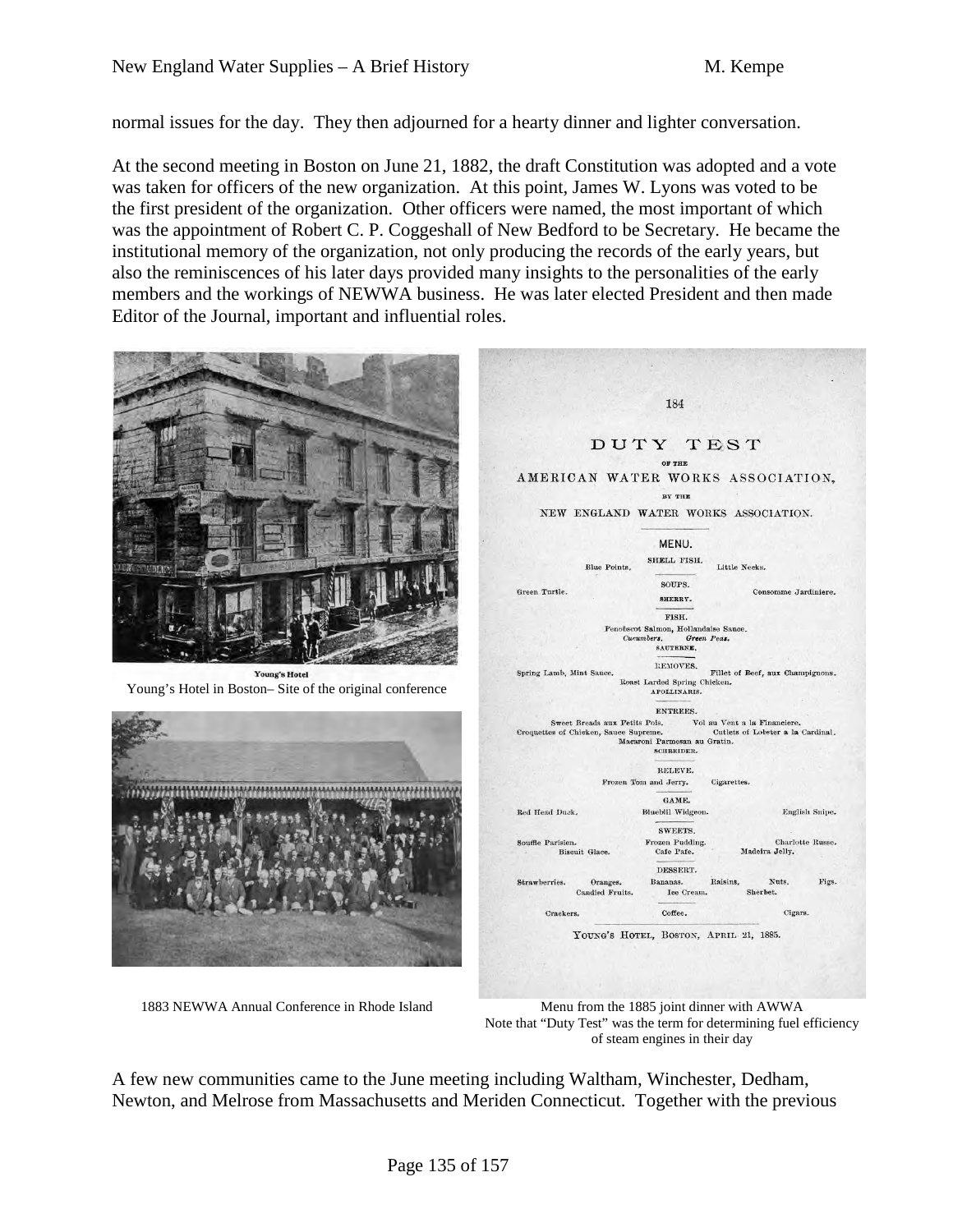list from the April meeting, these communities were the charter members of the first year of the organization.

### **Growth in the early years**

In the coming years, membership grew rapidly as word of the organization spread and as meetings were held in areas more convenient to other states. More vendors became regulars at meetings as well. But the core of this young organization was clearly water suppliers, the men who ran operations and personally directed the building of systems for their communities. As the years progressed, more consulting engineers began to join, as well as scientists and public health officials. Water suppliers from distant states also became interested and joined despite the difficulties of travel. Some of the more progressive systems in the country, e.g. Louisville and Richmond with their early filtration studies, were taking part in the organization to take advantage of the collective expertise in the east. The New York City engineers and water works men were also drawn to the organization and offered a wealth of experience in construction of large works. The organization rivaled the AWWA in terms of technical programs and respected participants. Membership grew rapidly to about 600 members by the turn of the century, then continued a more gradual growth to the present day total of over 2,800.

The first joint meeting with AWWA was held in April, 1885 in Boston MA and was a much anticipated event. The Mayor of Boston and Governor of Massachusetts spoke to the assemblage that included other local mayors. The program included several days of papers on a variety of technical matters. The excursion was a visit to Boston's water supply including a tour of the Sudbury River works by train and carriage. Other excursions included a tour of Cambridge's works, a tour of the old Mystic River supply and a tour of the Chestnut Hill area with Newton's filters, distribution reservoirs, Boston's aqueducts, water quality labs and reservoirs. A high point of the tour, for those brave souls that wished to partake, had to be the "sail" by boat through the active Sudbury Aqueduct from Echo Bridge to Chestnut Hill, a stretch of about 4 miles through a roughly 9 foot diameter underground conduit illuminated only by lantern light. The banquet was described as being impeccably elegant. NEWWA's reputation as host was certainly enhanced through this early effort.

#### **The Early Meetings**

How do today's NEWWA meetings compare to the early days? Some observations are offered on the nature of meetings in the late 1800's:

- On many occasions, the assemblage was led in song by some of the more vocally talented members.
- Papers were "read" literally and supporting documents like full plan sheets and drawings were prepared in advance to be distributed to participants.
- Presentations were sometimes accompanied by "lantern slides", the early equivalent of Powerpoint.
- Jokes that would now be considered politically incorrect were occasionally recorded into meeting minutes.
- Papers were read in three sessions during the day, morning, afternoon and evening. Demonstrations were held early in the morning or between reading sessions.
- Each paper was verbally dissected by an expert panel after the conclusion of the author's presentation, with agreement not being a foregone conclusion and discussions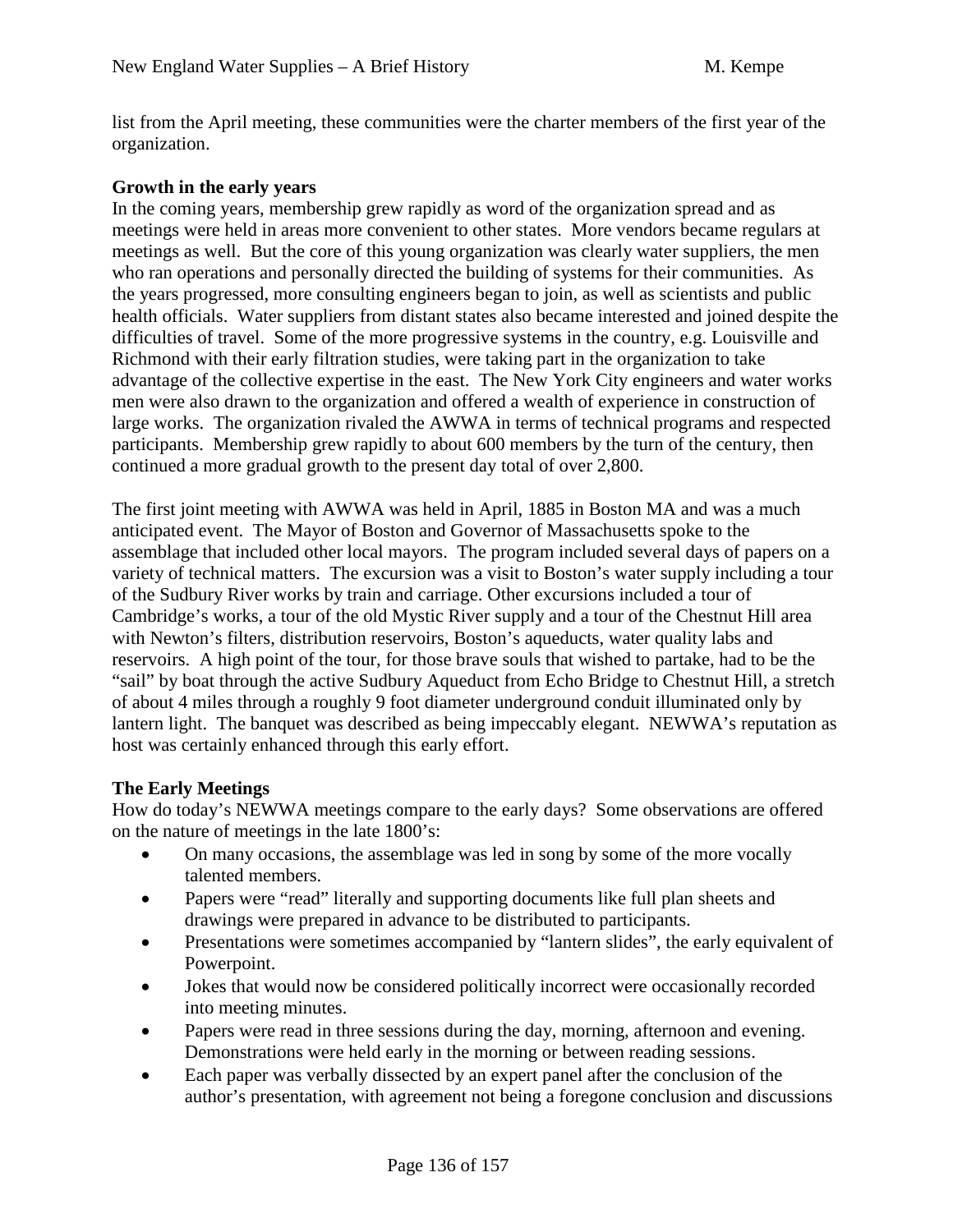being respectful but spirited at times. One can read some tension into some of these discussions.

• The Journal records these discussions fairly literally, noting "laughter" whenever it occurred.

One of the most useful parts of the conferences was the excursion to view local works. The conference locations were established with an eye to having a host system provide comprehensive tours of its facilities, often being chosen to highlight a major project like a new water treatment plant or dam. In so doing, NEWWA members could "kick the tires" of other system facilities and see first hand solutions to the problems of the day. This extended regionally to larger systems like New York and Philadelphia that hosted visits by NEWWA.

The early conferences were also a major honor for the hosting community and each strived to make the event unique. There was a determined effort to outdo the previous host community in terms of diversions for the guests and interesting displays. Tours wouldn't necessarily be limited to the water supply, often traveling to local tourist sites and visiting theater performances. An interesting diversion for the host water supply was to show off its pressure by an exhibition of fire



This 1906 photo shows a tour of Wachusett Dam construction being conducted for the Consulting Engineers of the Panama Canal. Frederick Stearns and Caleb M. Saville of NEWWA both worked as consultants to the Panama Canal project, the premier civil engineering project in the world at the time.

streams in a public spectacle, one such example being an early canal tour of Providence during which fire streams were arched over the canal under which the touring member's boats would pass. Meals would often be banquets befitting the important visitors. Remember that early public works were highly regarded and water supply managers were viewed as men worthy of great respect for the complexity and importance of what they did.

Guests from other parts of the country would present papers at NEWWA conferences, thus sharing important advances elsewhere. International guests would also contribute with experiences from Canada, Latin America, Europe, Asia or other places of interest. A close relationship was formed with the British Institute of Water Engineers for this purpose, resulting in reciprocal papers being offered on important topics.

# **Officers**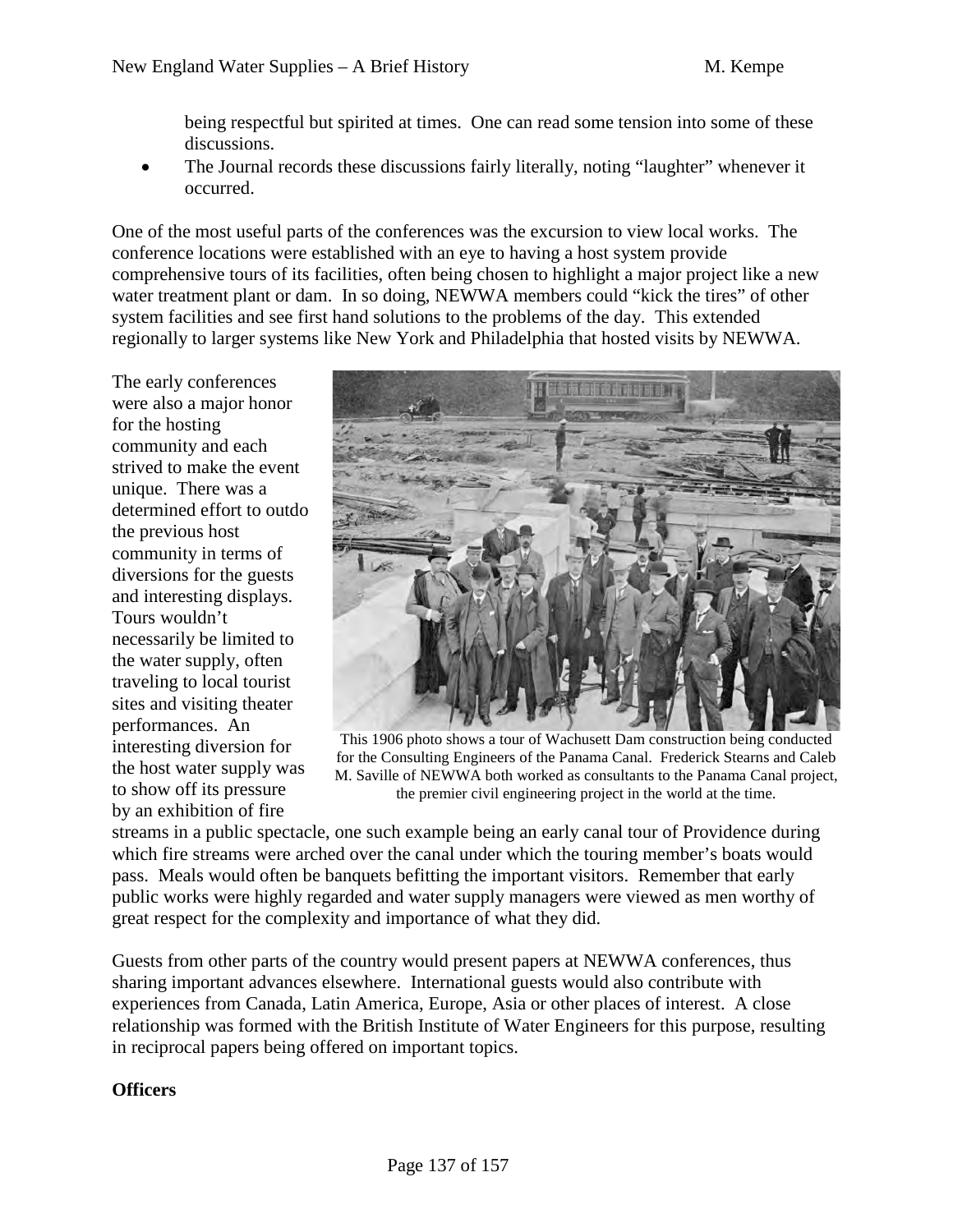The organization has always run on volunteerism with literally hundreds of people contributing part of their time to the success of the overall effort. The various Boards and Committees take considerable effort and have little recognition in return.

In 125 years, there have been hundreds of people that have served as officers of the organization. A listing of past presidents is available with the annual NEWWA membership list so it will not be repeated here.

# **Awards**

Recognition of member's efforts has always been a strong focus of the organization. The following lists the current awards granted by the organization:

The longest running and most prestigious award is the Dexter Brackett Memorial Medal. Its namesake was Dexter Brackett, the superintendent of Boston's distribution system, a "salt of the earth" water works man who worked hard on necessary advances like control of water waste and standard pipe specifications. These things were less glamorous than water treatment



**DEXTER BRACKETT** President of the New England Water Works Association  $1989.90$ 

Dexter Brackett

technology advances and scientific issues but they were

desperately needed by water system managers. His drive and attention to detail exemplified the association's roots in being helpful to the system operators.

| <b>Current NEWWA Awards</b>                 |                                                |  |
|---------------------------------------------|------------------------------------------------|--|
| Dexter Brackett Memorial Medal, given since | John H. Chafee Distinguished Public Servant    |  |
| 1917                                        | award                                          |  |
| Past President's Award, given since 1949    | Younger Member award                           |  |
| Award of Merit, given since 1967            | <b>Employer Recognition for Younger Member</b> |  |
|                                             | award                                          |  |
| George Warren Fuller award                  | Utility of the Year award                      |  |
| Kenneth O. Hodgson award                    | <b>Utility Service award</b>                   |  |
| <b>Operator Meritorious Service award</b>   | Legislator of the Year award                   |  |
| Distinguished Public Service award          | Volunteer of the Year award                    |  |
| Scholarship award, given since 1956         | Most Innovative Program award                  |  |
| Historical Landmark award                   |                                                |  |

The lists of recipients are published annually with membership lists so they will not be repeated here. Suffice it to say that the list of the awardees reads like a Who's Who of New England water supply.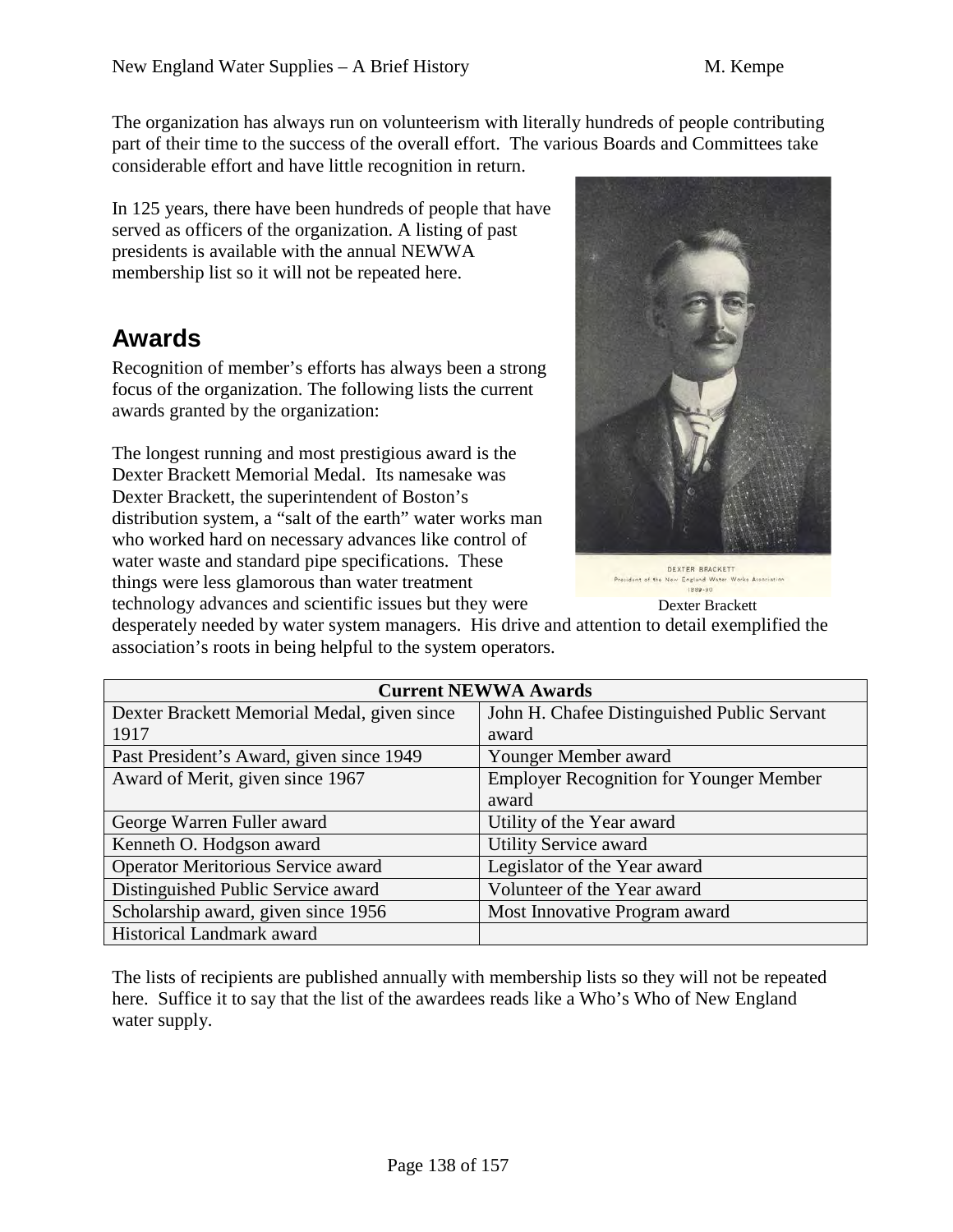# **AWWA Recognition of NEWWA**

Many NEWWA members have also contributed to the national organization and received recognition. The following are awards earned by these members:

|                                                                                                              |                                                                                                                                                                                                                                                                                                                                        | William N. MacKenzie                                                                                                                                                             |
|--------------------------------------------------------------------------------------------------------------|----------------------------------------------------------------------------------------------------------------------------------------------------------------------------------------------------------------------------------------------------------------------------------------------------------------------------------------|----------------------------------------------------------------------------------------------------------------------------------------------------------------------------------|
| <b>AWWA Water Industry Hall of Fame</b>                                                                      |                                                                                                                                                                                                                                                                                                                                        | Richard P. McHugh                                                                                                                                                                |
| <b>Induction</b>                                                                                             | <b>Name</b>                                                                                                                                                                                                                                                                                                                            | James S. McInerney, Jr.                                                                                                                                                          |
| date                                                                                                         |                                                                                                                                                                                                                                                                                                                                        | Clarence L. Ahlgren                                                                                                                                                              |
| 1971<br>1971<br>1971<br>1973<br>1974<br>1976<br>1976<br>1978<br>1978<br>1983<br>1988<br>1989<br>1992<br>1913 | George Warren Fuller<br>Allen Hazen<br><b>Clemens Herschel</b><br>George C. Whipple<br>Moses N. Baker<br>William W. Brush<br>Gordon M. Fair<br>Thomas R. Camp<br><b>Malcolm Pirnie</b><br>Robert S. Weston<br>George E. Symons<br>Joseph C. Lawler<br><b>Leonard Metcalf</b><br><b>AWWA Past Presidents from NE</b><br>Robert J Thomas | Stephen L. Bishop<br>Richard C. Drake<br>R. Patrick Grady<br>Alice I. Hathaway<br>David B. Paris<br>Raymond J. Raposa<br>John P. Sullivan<br>Floyd B. Taylor<br>Leonard H. White |
| 1916                                                                                                         | <b>Leonard Metcalf</b>                                                                                                                                                                                                                                                                                                                 |                                                                                                                                                                                  |
| 1935                                                                                                         | Frank A. Barbour                                                                                                                                                                                                                                                                                                                       |                                                                                                                                                                                  |
| 1990                                                                                                         | Fred H Elwell                                                                                                                                                                                                                                                                                                                          |                                                                                                                                                                                  |

# *A. P. Black Research Award*

| Year | Awardee             |  |
|------|---------------------|--|
| 1977 | Richard L. Woodward |  |
| 1990 | Charles R. O'Melia  |  |
| 2004 | James K. Edzwald    |  |

# *Distinguished Public Service*

| Year | Awardee        |
|------|----------------|
| 1952 | Abel Wolman    |
| 1984 | Fred H. Elwell |

# *Honorary AWWA Members*

Kenneth O. Hodgson Donald E. Jackson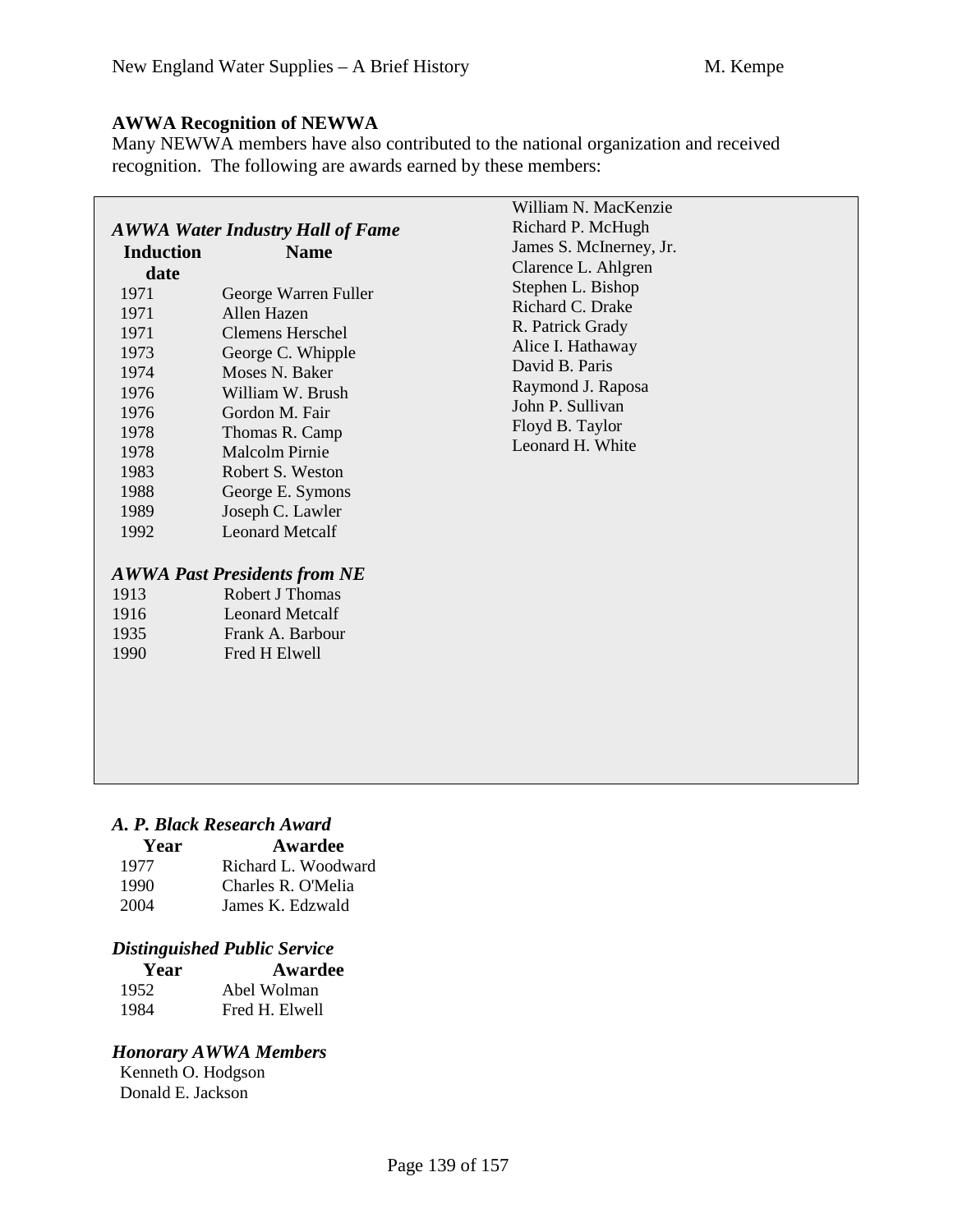## **The Journal**

The Journal is the record of the organization and its issues. The Editor plays a significant role, especially in the early days when papers were followed by a discussion that was captured and included in the printed record. Several luminaries would comment on the paper and ask follow-up questions of the author, sometimes more in the manner of a cross-examination if the paper was controversial. Over the years, the Editor has been responsible for cajoling papers out of the presenters, editing for quality and propriety, handling the logistics of production and maintaining the professionalism of the overall product. The Editor position has always been a long term member that has a depth of water supply knowledge and who enjoyed the respect of peers within the organization. A full listing of past Editors is

**Most prolific author -** Charles W. Sherman published 24 papers between 1913 and 1940. He was an engineer at M&E and expert on a variety of topics. Given his skills, he also served as the Editor of the Journal.

**Most esoteric name of paper –** Multielemental and Hydrochemical Study of Holy ZamZam water

offered annually with the membership directory so it will not be repeated here.

The Journal itself contains several thousand papers and the bound books occupy about 12 linear feet of bookshelf. There is a wealth of useful information on these shelves.

## **Offices**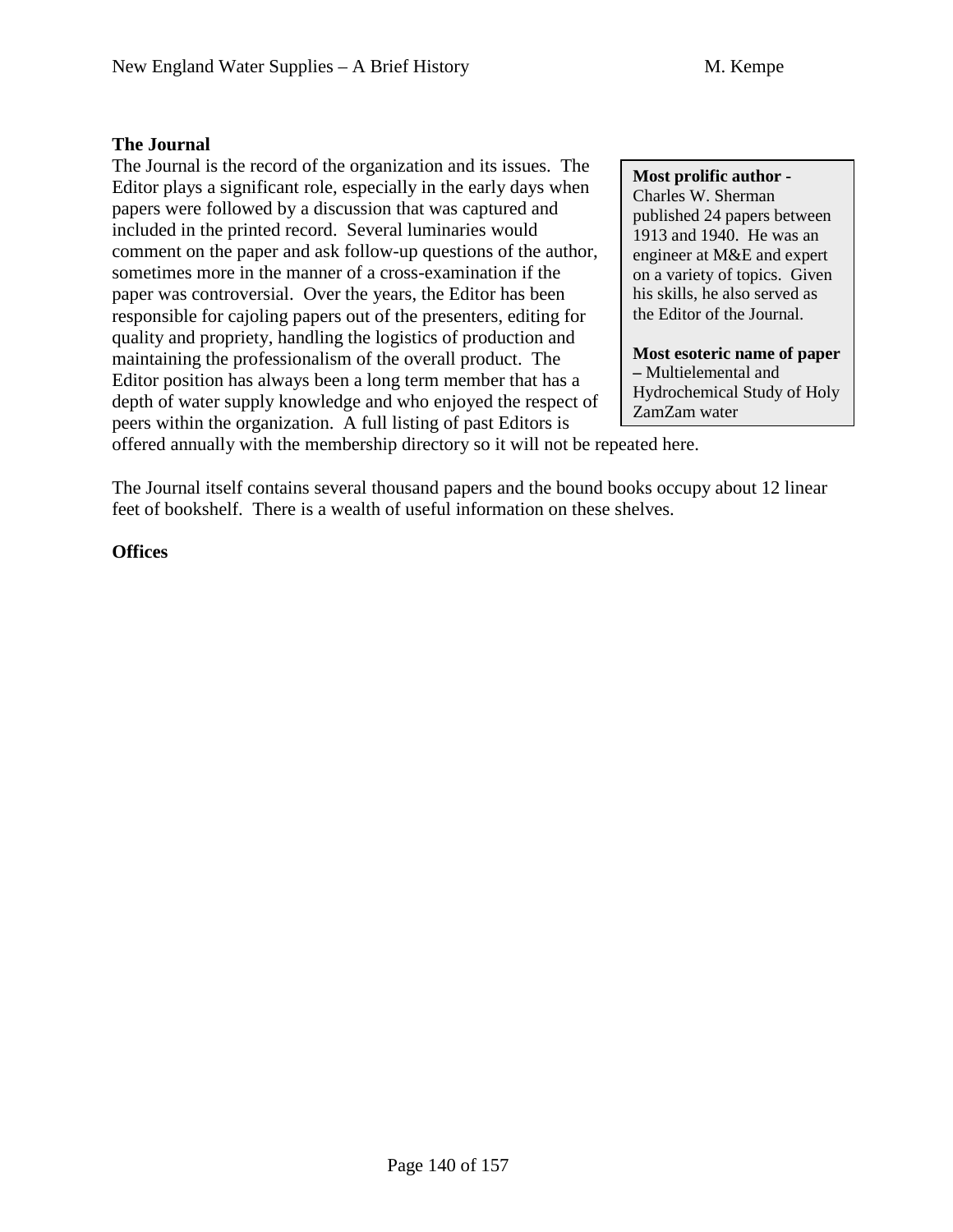The organization had no permanent offices from 1882 until 1896. Business was conducted by

NEWWA officers at their normal water supply offices. A home for NEWWA and its documents was found in 1896 at Boston Society of Civil Engineers' offices at Tremont Temple in Boston MA. This sufficed until 1935 when NEWWA moved to the Statler Office Building in Boston. In 1948, the office was moved again to 73 Tremont Street, Boston, then in 1968 back to Statler Office Building.

With the expanding training program that was needed to support operator certification and other needs, a larger office was needed. Milford Water offered space at its facilities in what was felt to be a good central location for members throughout New England. NEWWA moved to Milford in 1988 which allowed much better training facilities and office space but, once again, growth of the organization's needs outpaced the space available.

The most recent move was to a newly constructed office in Holliston in 2004, once again to gain elbow room for NEWWA activities. Over the years, the role of the Building Committee has been critical and the membership, especially the corporate members, have risen to the challenge each time.

#### **Early important people**

Prior to NEWWA, there were some significant water supply figures that are worthy of note. They paved the way for the early water suppliers and the 1882 birth of the organization



Tremont Street



Milford



NEWWA HEADQUARTERS & TRAINING CENTER<br>HOLLISTON, MASSACHUSETTS Holliston

| <b>Significant Water Supply Figures - Pre-NEWWA</b> |                                                                                                                                                                     |  |
|-----------------------------------------------------|---------------------------------------------------------------------------------------------------------------------------------------------------------------------|--|
| <b>Name</b>                                         | <b>Significance</b>                                                                                                                                                 |  |
| Laommi Baldwin                                      | Built Middlesex Canal, consulted on Boston's Cochituate supply, "Father of<br>Civil Engineering" in US                                                              |  |
| E.S. Chesborough                                    | Worked on New York's Croton system, built part of Boston's Cochituate works,<br>built Chicago's sewers and water supply, built Boston's Main SewerDrainage<br>works |  |
| Charles S.<br>Storrow                               | Wrote first treatise on waterworks engineering in 1835                                                                                                              |  |
| John Jervis                                         | Worked on Erie Canal, built New York Croton system, planned Boston's<br>Cochituate Works, went on to build railroads                                                |  |
| J. T. Fanning                                       | Wrote 1876 Practical Treatise on Hydraulics and Water Supply Engineering                                                                                            |  |
| James P                                             | First American engineer to build a filtration plant for water purification, studied                                                                                 |  |
| Kirkwood                                            | European filtration methods, producing detailed design information and                                                                                              |  |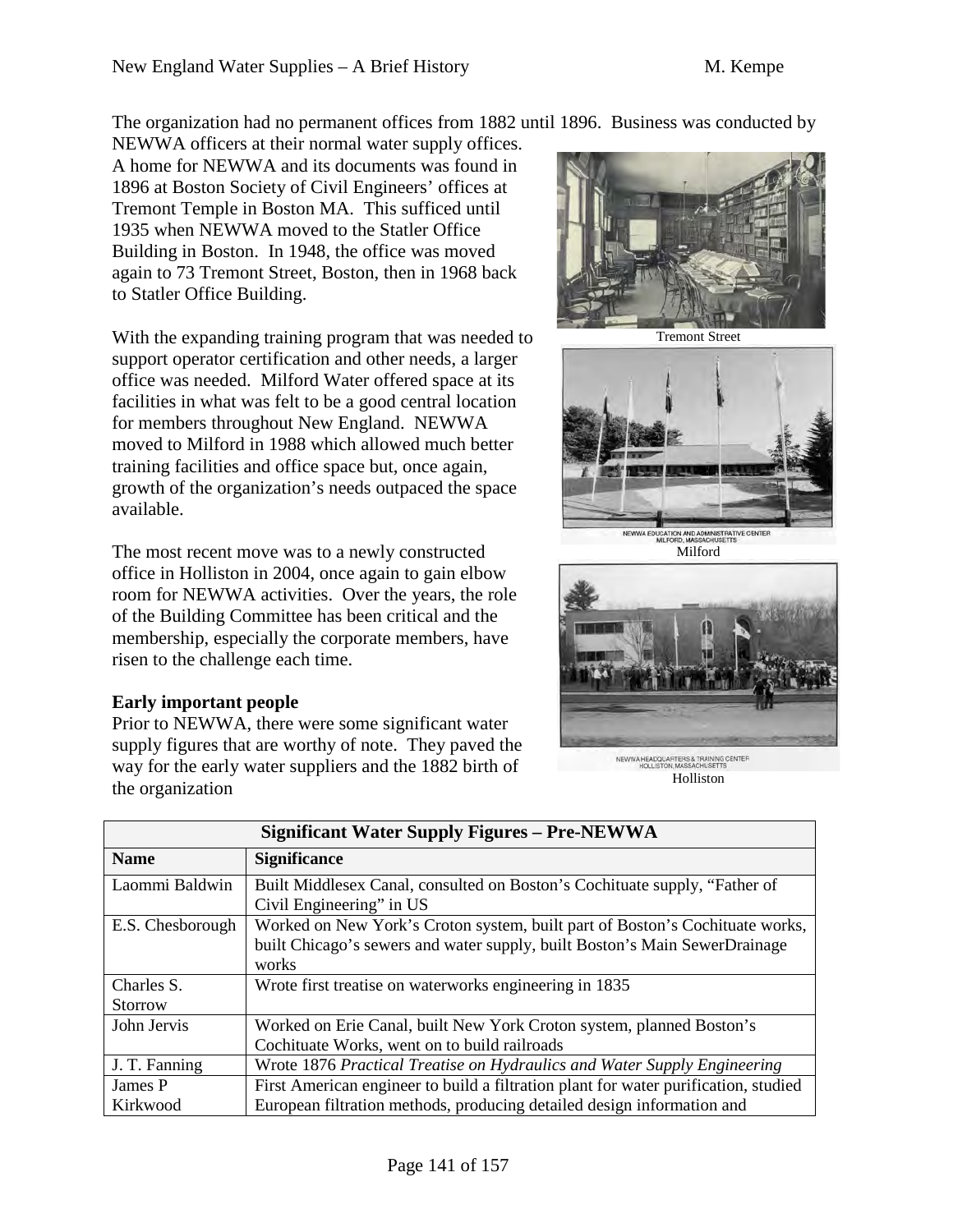|                 | sketches                                                                    |
|-----------------|-----------------------------------------------------------------------------|
| Lemuel Shattuck | Wrote Report of the Sanitary Commission of MA, followed the sanitary reform |
|                 | model set by Chadwick in England and laid the groundwork for public health  |
| Joseph P Davis, | Chief Engineer for Boston Water, became chief engineer for ATT              |
| James B Francis | Published "Lowell Hydraulic Experiments" in 1855, invented a successful     |
|                 | turbine, one of incorporators of MIT                                        |

There are many important NEWWA members and the following only attempts to recognize some of the most important early figures.

| <b>Early water quality experts</b> |                                                                                                                                       |  |
|------------------------------------|---------------------------------------------------------------------------------------------------------------------------------------|--|
| <b>Name</b>                        | <b>Significance</b>                                                                                                                   |  |
| <b>Hiram Mills</b>                 | The patriarch of LES, he ran the Lawrence MA canals, was the first chair of the MA                                                    |  |
|                                    | Board of Health committee on water supply, worked with Kirkwood and Storrow,<br>and trained John R. Freeman and others in his charge. |  |
| Allen Hazen                        | Graduated MIT in 1888 (the first graduate), was made Director of LES, his specialty                                                   |  |
|                                    | was filters and sand media, hydraulics of treatment, wrote several books on water                                                     |  |
|                                    | treatment, designed filters for many cities nationally and internationally, consulted                                                 |  |
|                                    | for dozens of New England supplies, later formed Hazen & Whipple                                                                      |  |
| William Ripley<br>Nichols          | MIT professor, joined MA BOH before LES and helped develop "Chlorine Map" to                                                          |  |
| Thomas M.                          | assess sanitary state of MA water bodies.                                                                                             |  |
| Drown                              | The original chemistry expert on the LES team, became President of Lehigh                                                             |  |
| William T.                         | Graduated from MIT, he was the preeminent biologist on the LES team, taught at                                                        |  |
| Sedgewick,                         | Harvard, became President of APHA                                                                                                     |  |
| George W. Fuller                   | The 3rd graduate of MIT, he succeeded Hazen as Director of LES, then moved to                                                         |  |
|                                    | Louisville to conduct landmark rapid sand filter studies                                                                              |  |
| <b>Robert Spurr</b>                | Started as chemist working in water supply, worked with Fuller at Louisville,                                                         |  |
| Weston                             | founded W&S, coauthored the Waterworks Handbook                                                                                       |  |
| Harry W. Clark,                    | Was Director of LES after Fuller, prolific author and chemistry expert                                                                |  |
| <b>Stephen Gage</b>                | Started as chemist at LES, went on to RI Board of Health as its Chief Engineer                                                        |  |
| George C.                          | $2nd$ grad of MIT, ran first biological lab at Boston's Chestnut Hill lab, early algae                                                |  |
| Whipple                            | work, wrote The Microscopy of Drinking Water, formed consulting engineering                                                           |  |
|                                    | company with Hazen                                                                                                                    |  |
| M. C. Whipple,                     | An assistant to Desmond Fitzgerald, he became professor of chemistry at Harvard,<br>consulted on many water issues                    |  |
| M. N. Baker                        | Editor of Engineering News Record, wrote Quest for Pure Water, the most                                                               |  |
|                                    | comprehensive treatise on early water purification                                                                                    |  |
| J. Herbert Shed                    | Wrote the 1874 report for Sewerage of the City of Providence                                                                          |  |
| X. Henry                           | Succeeded Stearns to run MA BOH, expert on reservoirs and sanitary protection,                                                        |  |
| Goodnough                          | expert in sewerage systems, helped get Quabbin supply developed                                                                       |  |
| Harrison P. Eddy                   | Sewerage expert, started at Worcester, consulted on many water supply issues, with                                                    |  |
|                                    | L. Metcalf, wrote Wastewater Engineering, the bible of sewer design for many                                                          |  |
|                                    | years, formed Metcalf & Eddy                                                                                                          |  |
| <b>Leonard Metcalf</b>             | Similar background to H. Eddy, also consulted on many water projects and                                                              |  |
|                                    | NEWWA committees                                                                                                                      |  |
| Gordon M. Fair                     | Water quality expert, professor at Harvard, wrote Water and Wastewater                                                                |  |
|                                    | <i>Engineering</i> , a text used by most Civil Engineering courses                                                                    |  |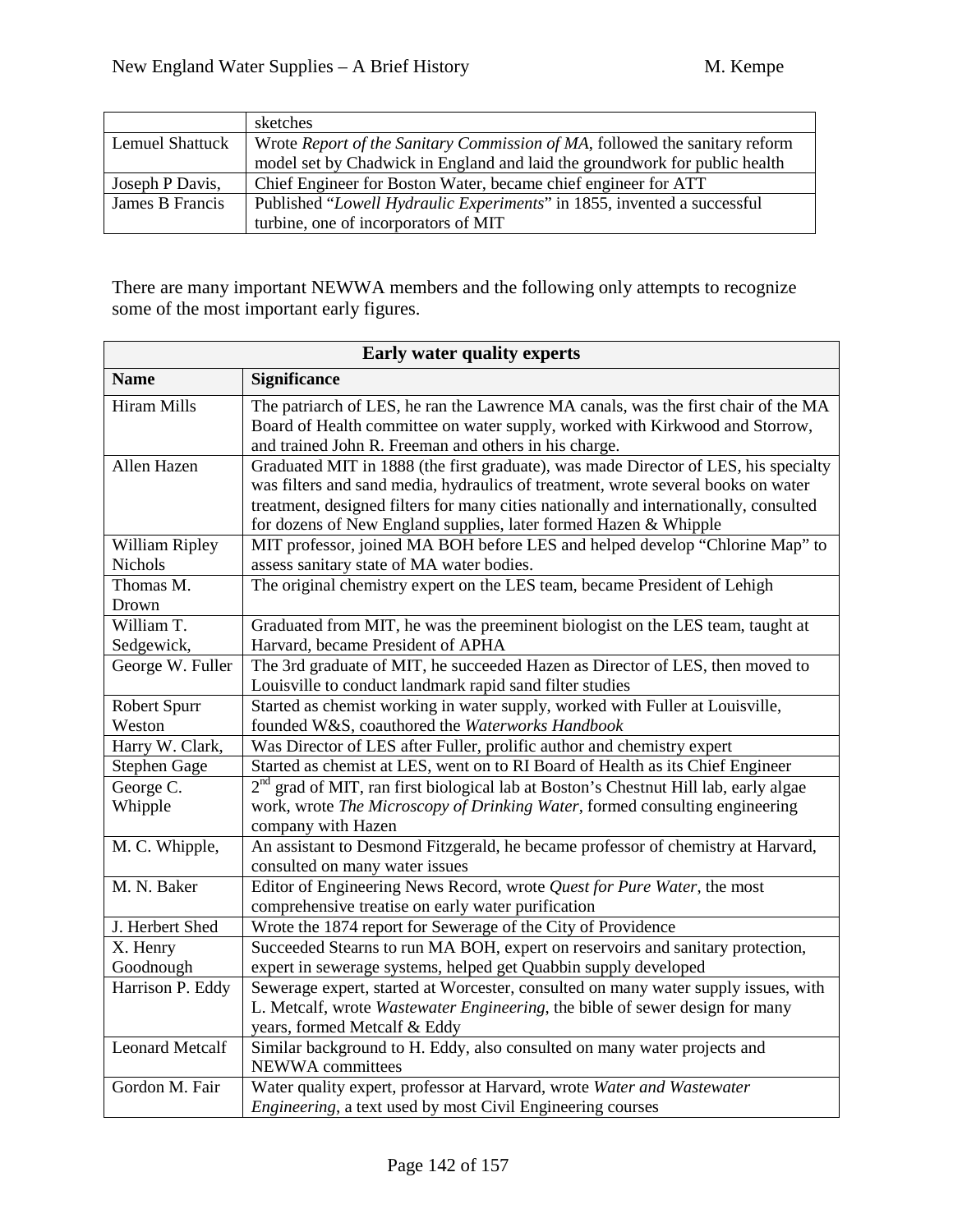| Thomas Camp | Hydraulics and water treatment expert, wrote definitive papers on many filtration |
|-------------|-----------------------------------------------------------------------------------|
|             | techniques, helped form Camp, Dresser & McKee                                     |

| Early hydraulics & hydrology experts   |                                                                                                                                                                                                                                                                                                           |  |
|----------------------------------------|-----------------------------------------------------------------------------------------------------------------------------------------------------------------------------------------------------------------------------------------------------------------------------------------------------------|--|
| <b>Name</b>                            | <b>Significance</b>                                                                                                                                                                                                                                                                                       |  |
| Clemens<br>Herschel                    | Expert on mill hydraulics at Holyoke Power Co, ran the Jersey City water system,<br>invented the venturi, expert on power                                                                                                                                                                                 |  |
| John R. Freeman                        | Started at LES under Hiram Mills, did early work on fire protection and related<br>hydraulics, member of Boston Metropolitan Water Board, helped NYC, Baltimore,<br>LA, San Francisco, Panama Canal, Grand Canal in China, expert on sewer<br>hydraulics, MIT hosts an annual lecture series in his name. |  |
| Gardner<br>Williams and<br>Allen Hazen | Developed the Hazen-Williams equation, hydraulic tables and the hydraulic slide<br>rule, still the standard for distribution pipe analysis.                                                                                                                                                               |  |
| Dexter Brackett                        | Ran the Boston distribution system, early expert on pipes, led the development of<br>the first cast iron pipe spec., expert on water waste, one of the Boston's Sudbury<br>system reservoirs bears his name.                                                                                              |  |
| Frank E. Winsor                        | Started in Metr. Boston Sewerage Commission, worked on Wachusett, Weston Aq.,<br>New York's system, Boston's Charles River dam, built Catskill reservoirs, Kensico,<br>Hillview, Scituate reservoir in RI, Quabbin Reservoir (the main dam bears his<br>name).                                            |  |
| Frederick P<br><b>Stearns</b>          | He was the first Chief Engineer of MA Board of Health, he went to the Boston<br>Metropolitan Water District and helped build the Wachusett works, he consulted on<br>the Panama Canal and for other large sities including the LA Owens River project, a<br>Boston reservoir bears his name.              |  |
| Caleb M Saville,                       | Started in Boston's system, built part of Wachusett, worked as a consultant on the<br>Panama Canal, returned to run the Hartford system through its expansion of sources<br>to Nepaug and Barkhamstead Res.                                                                                               |  |
| Desmond<br>Fitzgerald,                 | He managed the supply sources for Boston, published pan evaporation data that is<br>the definitive data to this day, published hydrologic data to support safe yield<br>standardization, oversaw the first water quality lab                                                                              |  |
| J Waldo Smith                          | From Lincoln MA, worked with Lawrence Experiment Station, worked at New<br>Jersey with Herschel, Chief Engineer of NYC water system, consulted on the MDC<br>Quabbin/Ware, Providence Hartford, many other cities                                                                                         |  |

The above list is very brief and is meant to honor the NEWWA members who put the organization on the path it is on today. Assembling the biographies of all of the award winners, honorary members and others deserving recognition over the 125 year history of the organization would be a worthy task but beyond the scope of this paper.

#### **Making a difference**

What has NEWWA accomplished? In the 125 years of existence, some significant water supply improvement has occurred through the efforts of NEWWA's membership:

• Municipal water supply is available throughout the region. There are over a thousand water systems in the New England states running safely, efficiently and without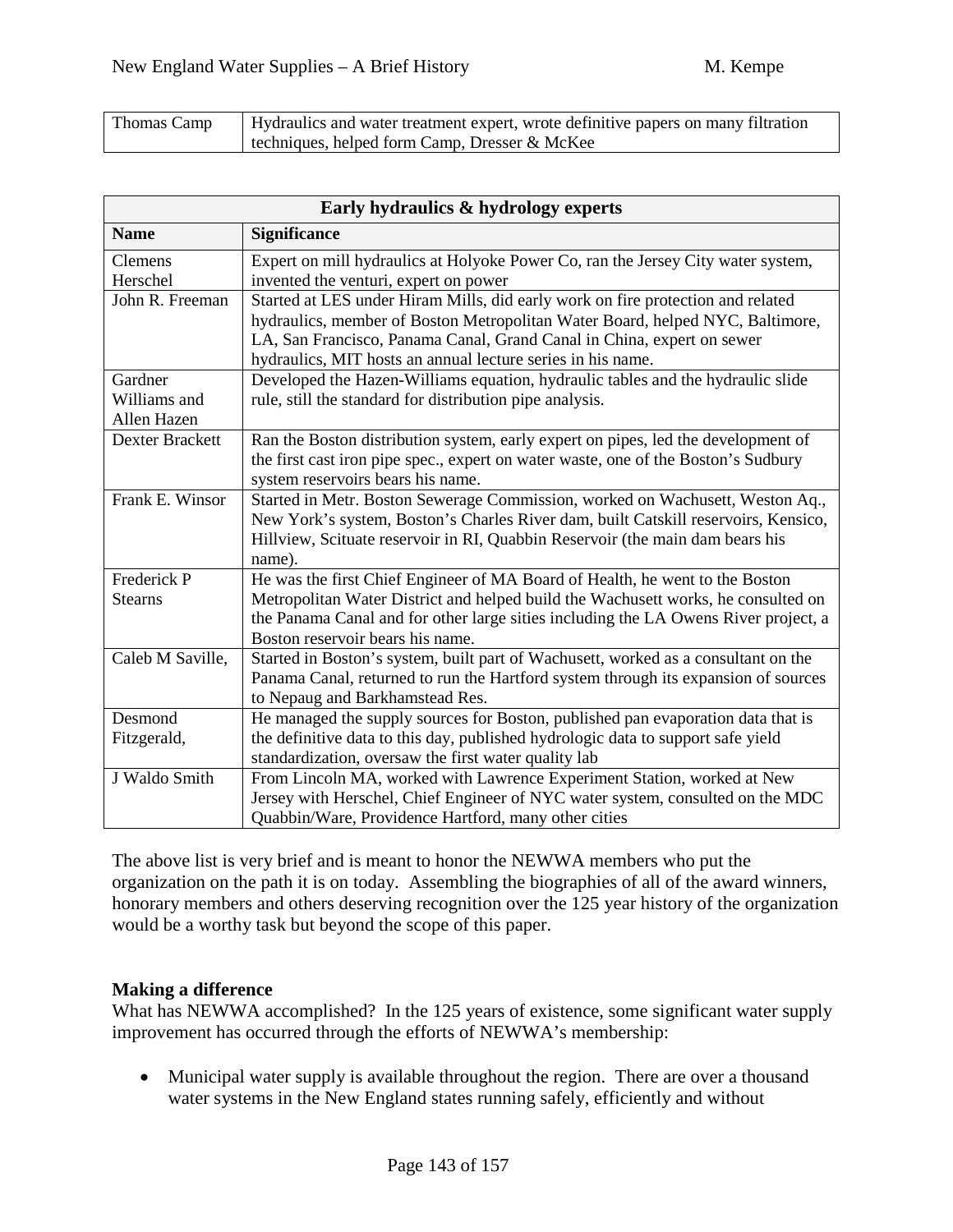interruption. Compared to other parts of the world, this is an underappreciated achievement.

- Billions of dollars of water works construction has been put in place with very few unexpected results. The competence of the designers and builders has been clearly demonstrated.
- Most systems have developed capacity to survive drought with minimal impacts on consumers.
- Waterborne disease has been virtually eliminated.
- The chronic pollution of water sources has been reversed and treatment strategies have addressed risks of environmental contaminants.
- Fire protection has advanced to properly supply fire protection and eliminate conflagrations.
- Cross connections have been regulated and controlled.
- Like peeling an onion, a number of subtle but dangerous public health hazards became known through research and controlled through water treatment improvements.
- Wars, natural disasters and other catastrophes have come and gone, causing trouble but also teaching lessons about being adequately prepared.
- Water operator training and certification has reached all systems and NEWWA has been particularly good at delivering this service as documented by AWWA recognition awards.
- Public confidence in water supply is good, ranging from people who take their water for granted (a sign that they have no problems) to sincere appreciation by people who have traveled to other regions or countries that have poorer aesthetics than New England water.

While there is always room for improvement, things are looking good. The NEWWA organization has been invaluable to the continuing education of its members and the betterment of water supply performance throughout the region. NEWWA's mission is being met.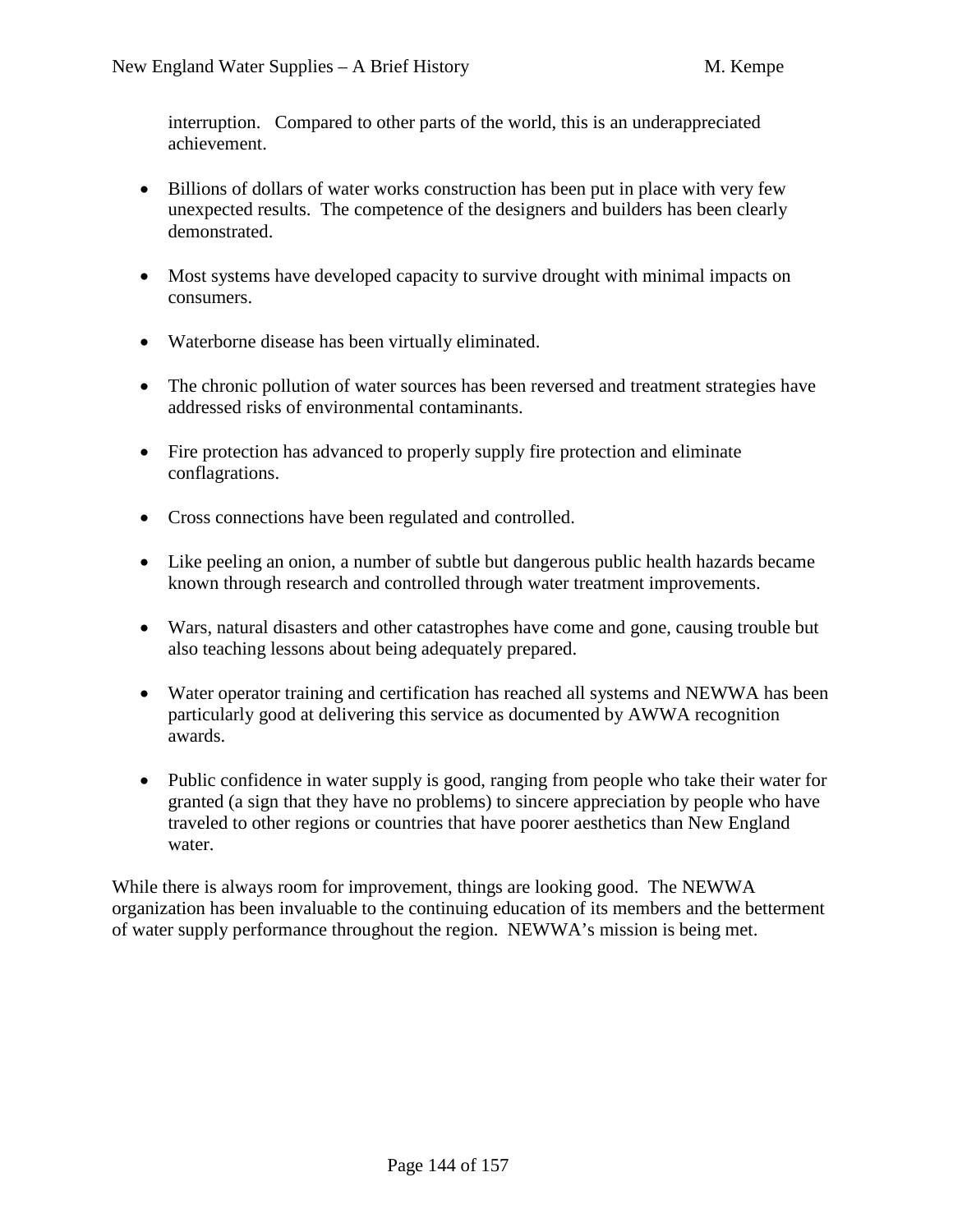| works challenge.                                                         |                     |
|--------------------------------------------------------------------------|---------------------|
| In 2070, above ground hydrants will be displayed as historical oddities. | Remains to be seen. |

Now, 25 years later, we see some truth in these. Not to be outdone – I offer some things that I predict will happen:

#### *Water supply adequacy*:

Trend – Regulatory philosophy has swung to more aggressive protection of the environment, squeezing water supplies for the sake of relieving stressed river basins. The regulatory rationale is targeting excessive per capita water use with the idea that the river benefits when elective uses like lawn watering are minimized.

## *Prediction – Some communities may actually have diminished rights to historic supplies or lose them altogether. Regionalization may be pushed to reduce water withdrawals in sensitive areas.*

#### *Emerging health threats*:

Trend - New threats loose in the environment include things like endocrine disrupters, pharmaceutical compounds, personal care products and the like. Existing organisms may develop treatment resistance or change properties.

## *Prediction –Water suppliers will struggle with a new genetically engineered or mutated biological threat that either slips past treatment or becomes resident in biofilms in pipe.*

Prediction – A long trusted plumbing material (like copper? plastic? brass?) will turn out to have health impact to the point that it will need to be replaced.

#### *Water quality monitoring*:

Trend - Policing distribution system water quality in the post-9/11/01 era requires more than just source monitoring and backflow awareness.

## *Prediction – DNA based tests of specific pathogens will eventually replace TCR Rule coliform tests, both to widen the net for unusual pathogens and secondly to speed up the time necessary for results.*

#### *Treatment chemicals:*

Trend – Some of the things that we add (e.g. chlorine, fluoride, aluminum salts, copper sulfate, carbonates) are known to cause health problems at higher doses but we use them based on the idea that, like aspirin in pain management, a small dose solves the problem at hand.

Prediction – Some of the chemicals currently used in common water treatment applications will be found to be a problem and will need to be phased out.

#### *Prediction – Treatment will eventually become more physical (e.g. membranes, UV, ) and less chemical.*